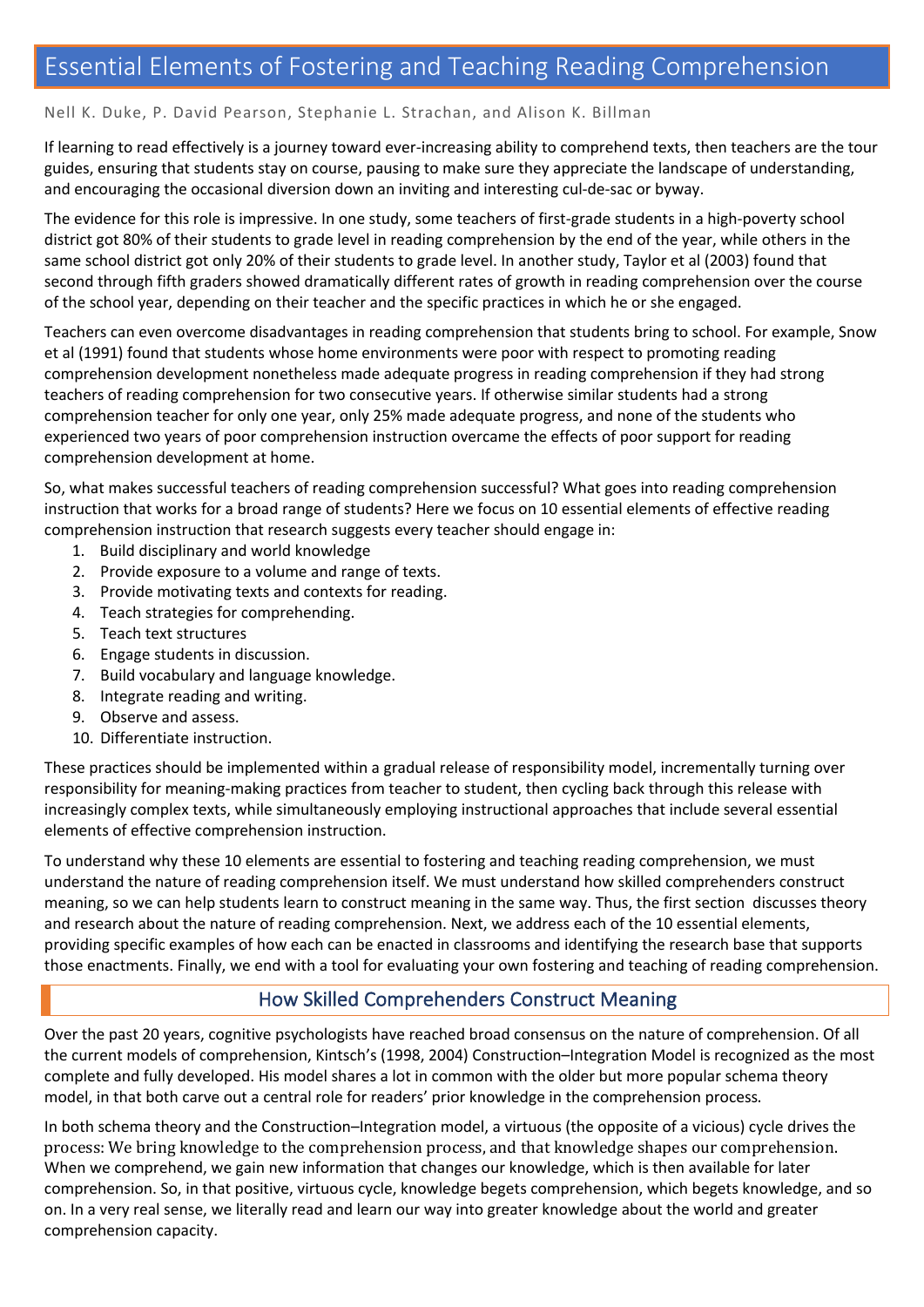The two terms in the name of Kintsch's (1998) model, *construction* and *integration*, are both crucial in the comprehension process. When we read, we use our knowledge along with our perceptions of what we think the text says to literally build, or construct, mental representations of what the text means. Once those representations are constructed, we can merge, or integrate, the information in those models with the knowledge stored in our minds. When we achieve that integration, we call it learning; we literally know more than we did before.

In Kintsch's (1998) model, two levels of representation are critical: the text base and the situation model. For Kintsch, the text base involves an accurate reading of the text for the purpose of getting the key ideas from the text into working memory. Yet, knowledge plays a key role even in building that accurate representation of the text. We use our knowledge of the world, along with our knowledge of how language and text work, to make all the local inferences required to connect the sentences to one another—to build, if you will, a coherent representation of what the text says. Connecting pronouns to their antecedents is one kind of linking inference, for example, figuring out that the "he" in sentence 2 refers to "Roberto" in sentence 1:

#### *1. Roberto desperately wanted to buy a new bicycle.*

#### *2. He took an after-school job sweeping out the bodega around the corner from his family's apartment.*

Another kind of local inference is making logical connections among ideas or events in the text. In the example sentences, this means that a local inference is involved in figuring out that wanting the new bicycle was a key motive in prompting Roberto to take the job at the bodega. The kind of reading involved in constructing a text base is what the recently issued Common Core State Standards for reading refer to when the demand is made to "read closely to determine what the text says explicitly".

The second level of representation, the situation model, is the coherent mental representation of the events, actions, and conditions in the text that represent the integration of the text base with relevant prior knowledge from readers' store of knowledge in long-term memory. To develop a satisfactory situation model, readers must meet two standards:

- 1. The model has to be consistent with the text base encountered to that point in the reading, and
- 2. the model must correspond with their relevant prior knowledge of how the world works. In short, readers must integrate information from the text base (i.e., words, sentences, paragraphs) with available and relevant prior knowledge retrieved from long-term memory and fold it all into an emerging situation model of the meaning of the text at that point in the process. If the text base is an account of what the text says, then the situation model can be thought of as an account of what the text means.

When readers build a situation model, they rely even more heavily on background knowledge and inferential processes than when building a text base. In our scenario with Roberto and the bodega, for example, readers might infer, even on the basis of minimal information from the text base, that Roberto is a self-motivated, independent person who understands that he has to work for what he wants in life. They might also have to connect the term *bodega* with their schema for neighborhood grocery store and infer that the neighborhood in which Roberto lives has a sizable Latino population. At a simpler level, a first grader who reads that George Washington chopped down a cherry tree will infer that he used a hatchet or an axe to perform the act. Writers of narratives often omit the motives that drive characters to particular actions in a story on precisely the grounds that they expect readers to use their knowledge of stories, life experiences, and human nature to infer those motives.

Constructing a situation model is central to reading comprehension and is the mechanism that allows readers to integrate what they already know with what they read in the service of building new knowledge structures. These new constructs will modify or replace those currently in long-term memory. Just as knowledge drives comprehension, so does comprehension provide the reader with new knowledge to modify existing knowledge in long-term memory.

To be intentionally redundant, knowledge begets comprehension begets knowledge in just the sort of virtuous cycle we would like students to experience. This cycle has a down side, in that some readers do not come to the task with a knowledge base, inferential capacities, motivations, or dispositions sufficient to enable comprehension.

Skilled readers have several advantages over less skilled readers when it comes to model building. They have greater facility with text processing—everything from recognizing words and reading them fluently to applying skills and strategies to construct meaning, including those identified in Table 3.1. Skilled readers also possess greater stores of knowledge, including language knowledge (e.g., vocabulary, of complex syntax or grammar), textual knowledge (e.g., of text structures and textual devices), and world knowledge (e.g., disciplinary, interpersonal). Thus, skilled readers are more readily able to integrate broader arrays of relevant elements from the text base and bring wider and deeper knowledge to the task of constructing a situation model. Skilled readers are also more motivated and engaged readers, reading more actively and more voluminously, thus further developing their knowledge and skill.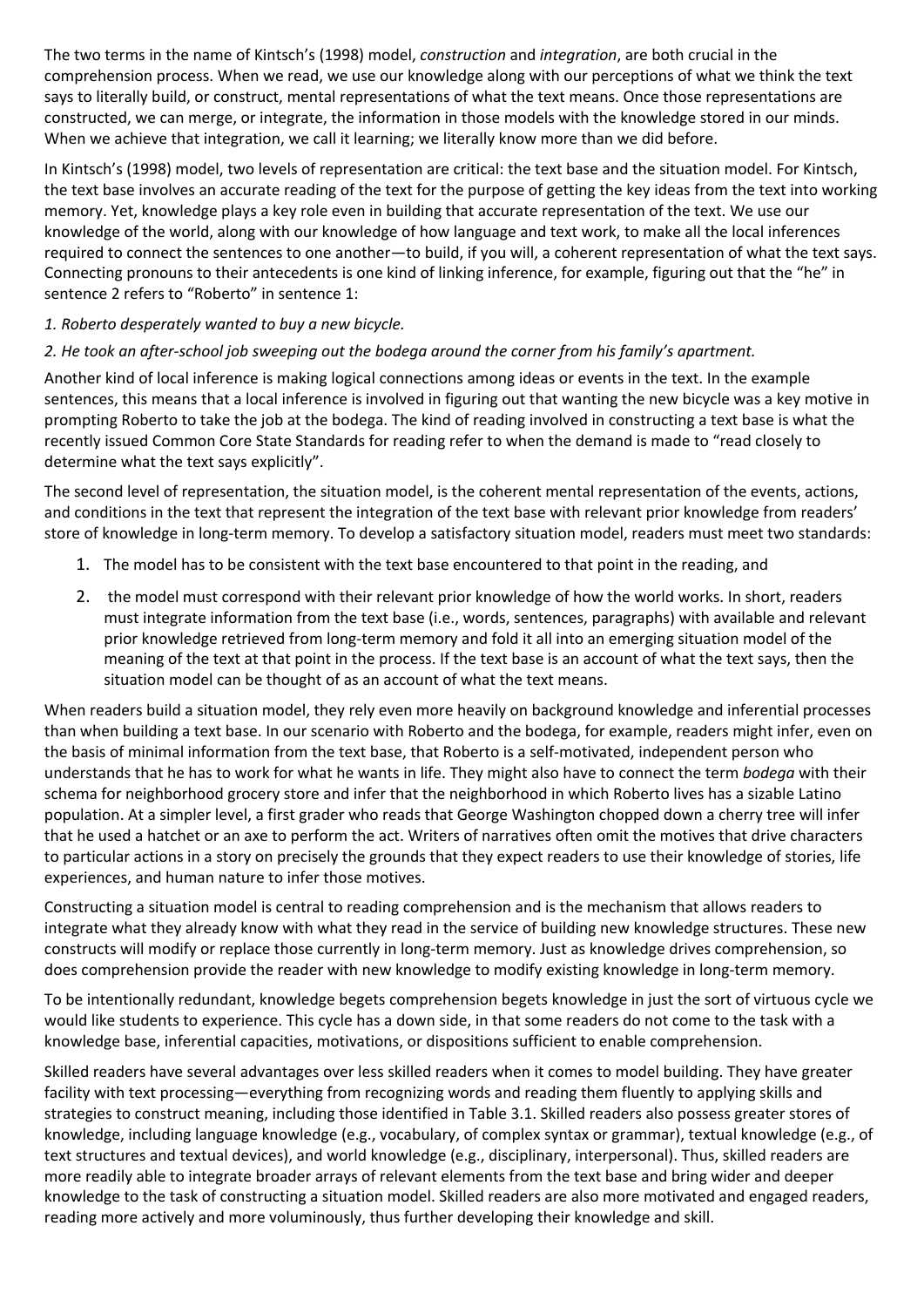Fortunately, all of these characteristics of good readers are amenable to teacher intervention. The 10 instructional practices featured are precisely the practices that teachers should employ.

#### *Table 3.1. What Good Readers Do When They Read*

- Good readers are active readers.
- From the outset, they have clear goals in mind for their reading. They constantly evaluate whether the text, and their reading of it, is meeting their goals.
- Good readers typically look over the text before they read, noting such things as the structure of the text and text sections that might be most relevant to their reading goals.
- As they read, good readers frequently make predictions about what is to come.
- They read selectively, continually making decisions about their reading—what to read carefully, what to read quickly, what not to read, what to reread, and so forth.
- Good readers construct, revise, and question the meanings they make as they read.
- Good readers try to determine the meanings of unfamiliar words and concepts in the text, and they deal with inconsistencies or gaps as needed.
- Good readers draw from, compare, and integrate their prior knowledge with material in the text.
- They think about the authors of the text, their style, beliefs, intentions, historical milieu, and so forth.
- Good readers *monitor their understanding* of the text, making adjustments in their reading as necessary.
- Good readers *evaluate the text's quality and value* and react to the text in a range of ways, both intellectually and emotionally.
- Good readers *read different kinds of text differently*.
- When reading narrative, good readers attend closely to the setting and characters.
- When reading expository text, good readers frequently construct and revise summaries of what they have read.
- For good readers, text processing occurs not only during "reading," as we have traditionally defined it, but also during short breaks taken during reading...[and] even after the reading has ceased.
- Comprehension is a consuming, continuous, and complex activity, but one that, for good readers, is both *satisfying and productive*.

## The 10 Essential Elements of Fostering and Teaching Reading Comprehension

#### 1. Build Disciplinary and World Knowledge

Our first principle follows inevitably from the account of the reading comprehension process in Kintsch's Construction– Integration model. *The amount of related domain or world knowledge that a reader brings to a text significantly affects that reader's comprehension of that text*; *this is a fact that has been established over the course of many* 

*years.* This basic finding was confirmed, but with an interesting twist, once again in a recent study designed to understand the importance of world knowledge and decoding skills as related to young readers' comprehension. McNamara and colleagues (2004) engaged third-grade students in reading two texts, one narrative and one expository. The researchers found that comprehension of the expository text, in contrast to the narrative text, was significantly related to the student's amount of world knowledge. Again, this evidence suggests that efforts to provide readers with opportunities to build domain and world **knowledge** support their subsequent reading comprehension.

*Featured Approach: Seeds of Science/Roots of Reading.* Two of us, Billman and Pearson, have worked for several years on a program known as Seeds of Science/Roots of Reading (Cervetti et al., 2006), which was designed to promote science and literacy integration. The program's fundamental premise is that reading, writing, and language (e.g., vocabulary, discourse) are best developed when they are put to work as tools to help students acquire knowledge and inquiry skill in a specific domain, such as science. Somewhat ironically, the evidence gathered thus far indicates that the effects for the development of deep science knowledge are the strongest, followed in order by durable but decreasingly strong effects, in writing, vocabulary, and reading comprehension.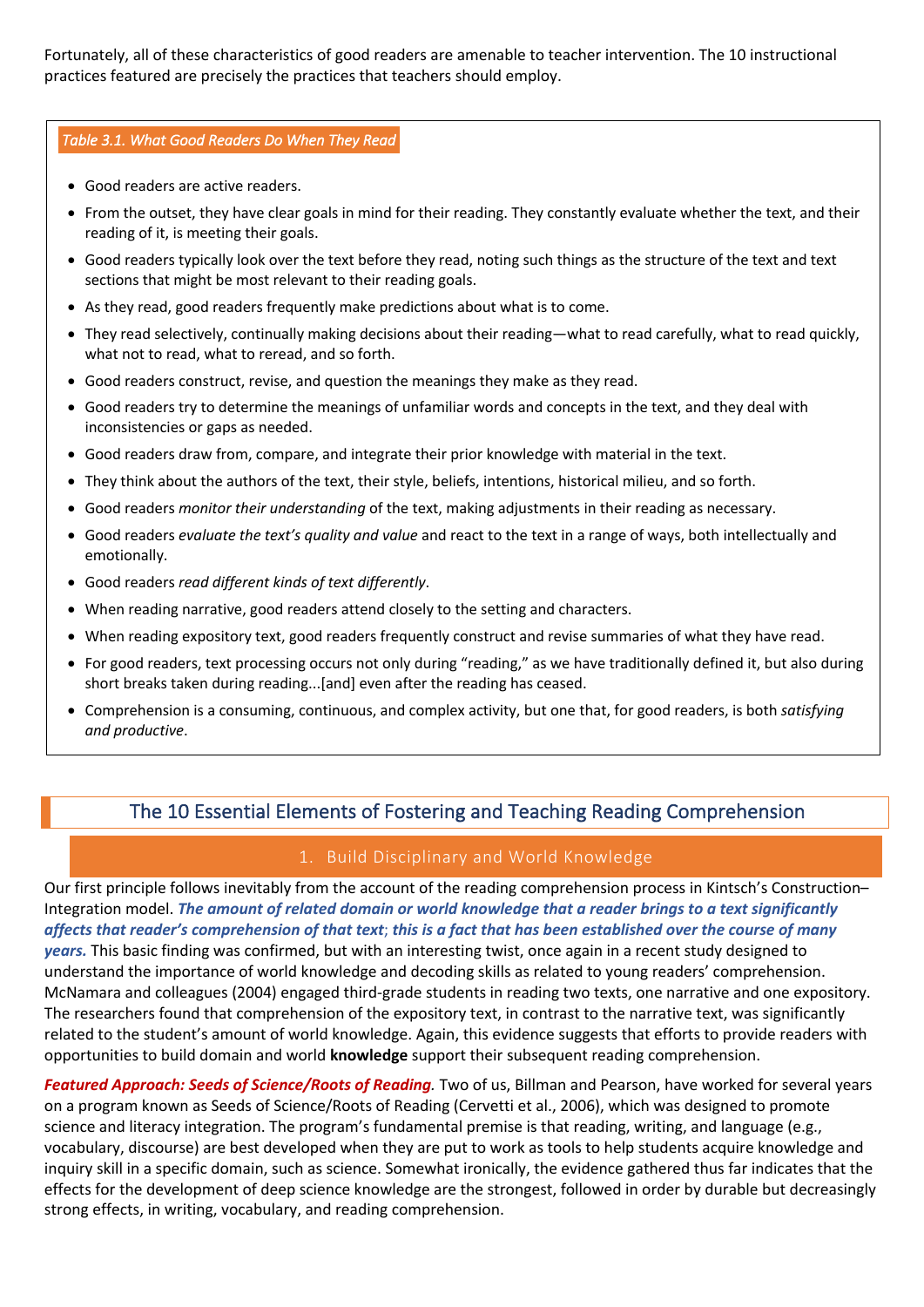Vis-à-vis comprehension instruction, two particularly notable features of the Seeds of Science/Roots of Reading curriculum are worth elaborating. First, the approach takes advantage of a strong similarity, between reading comprehension strategy instruction (e.g., predicting outcomes on the basis of textual evidence and world knowledge) and science inquiry strategies (e.g., making predictions based on hands-on evidence and topical knowledge). This means that the inquiry component of science and the strategy component of reading are mutually reinforcing and synergistic, in that what one learns in the one improves the other. Second, concept development in science (e.g., learning the stages of the water cycle) is viewed as tightly linked to reading vocabulary development. So, students are not only learning words but also learning new ideas and acquiring new labels to name those ideas. Words are not the point of words; ideas are. In Seeds of Science/Roots of Reading, or other integrated approaches to instruction, the emphasis is on the idea that when we link knowledge development to reading for comprehension, both are the beneficiaries.

This tight link raises a fundamental dilemma for reform initiatives that advocate an even greater piece of the curricular pie for reading and mathematics at the elementary level. Such efforts almost inevitably will and already have eclipsed curricular space for social studies and science. The irony is that the knowledge that students would gain in more vigorous social studies and science instruction would, as Kintsch's model dictates, fuel comprehension development directly and powerfully. The possibility exists that by emphasizing generic reading instruction at the expense of disciplinary learning, we may be cutting off our noses to spite our faces.

#### 2. Provide Exposure to a Volume and Range of Texts

It is widely accepted that effective and engaged comprehenders read more than their struggling counterparts. Particularly, the volume of experiences students have interacting with texts both in and out of the classroom significantly correlates with their overall reading success, which suggests that effective comprehension instruction should provide students with ample opportunities to engage with texts. For example, experimental studies of voluntary summer reading have found that increasing the volume of texts to which students have access over the summer significantly improves their overall reading achievement. Similarly, Neuman (1999) found that increasing the volume of texts in child-care centers led to increased engagement with texts and improvements in children's early literacy measures. This may be due in part to the influence that reading can have in developing students' verbal skills and domain knowledge, both of which positively influence one's reading success. In addition to volume, the quality and range of books to which students are exposed.

In providing exposure to a range of texts, one important dimension to consider is the genre of the text, particularly its communicative purpose. Because reading success does not necessarily transfer between different genres (Duke & Roberts, 2010), students should be exposed, in volume, to the full range of genres we want them to be able to comprehend. Our curricula should include narrative genres, whose purpose is to share and make meaning of experience, as with fairy tales, realistic fiction, and many true stories. Equally as important are informational genres, whose primary purpose is to convey information about the natural or social world, as in websites, books, or articles that describe plants, animals, or places or explain natural or social processes or phenomena. Then, there are the hybrid or inbetween genres, both print and digital, that are not easily classified as narrative or informational: biographical and autobiographical texts, whose purpose is "to convey information and to communicate a perspective on a person's life"; texts whose purpose is to tell us how to do something (i.e., procedural, how-to); texts intended to persuade or convince us of something (i.e., persuasive); poetry; drama; and so forth. Including so-called functional genres, such as signs, labels, coupons, lists, and letters, may also help students recognize important purposes for comprehension.

The texts we include in classrooms should vary in other respects as well. For example, we want to include texts that are very well written and facilitative of comprehension, as well as those that may cause students some difficulty, thus catalyzing the use and instruction of comprehension strategies and helping students think about how they, as writers, can make text easier or more difficult to understand.

Texts should represent a range of complexity. We certainly want readers to have opportunities to read texts that are not difficult for them, but we also want readers to have access to texts that challenge them. Although it has long been recommended that we prevent readers from reading frustration-level texts, it is becoming clear that challenging texts, at least as determined by word- reading accuracy, may not in fact be frustrating to students (Halladay, 2008). In some cases, these challenging texts may have other equally, if not more, important attributes, such as promoting high engagement, providing material for students' content area investigations or writing, or providing inducement to apply fix-up and other coping strategies. When such texts are used, teachers will have to employ a variety of instructional strategies, such as partner reading and collaborative strategy use, to provide the extra measure of scaffolding needed to support students' comprehension of more challenging text.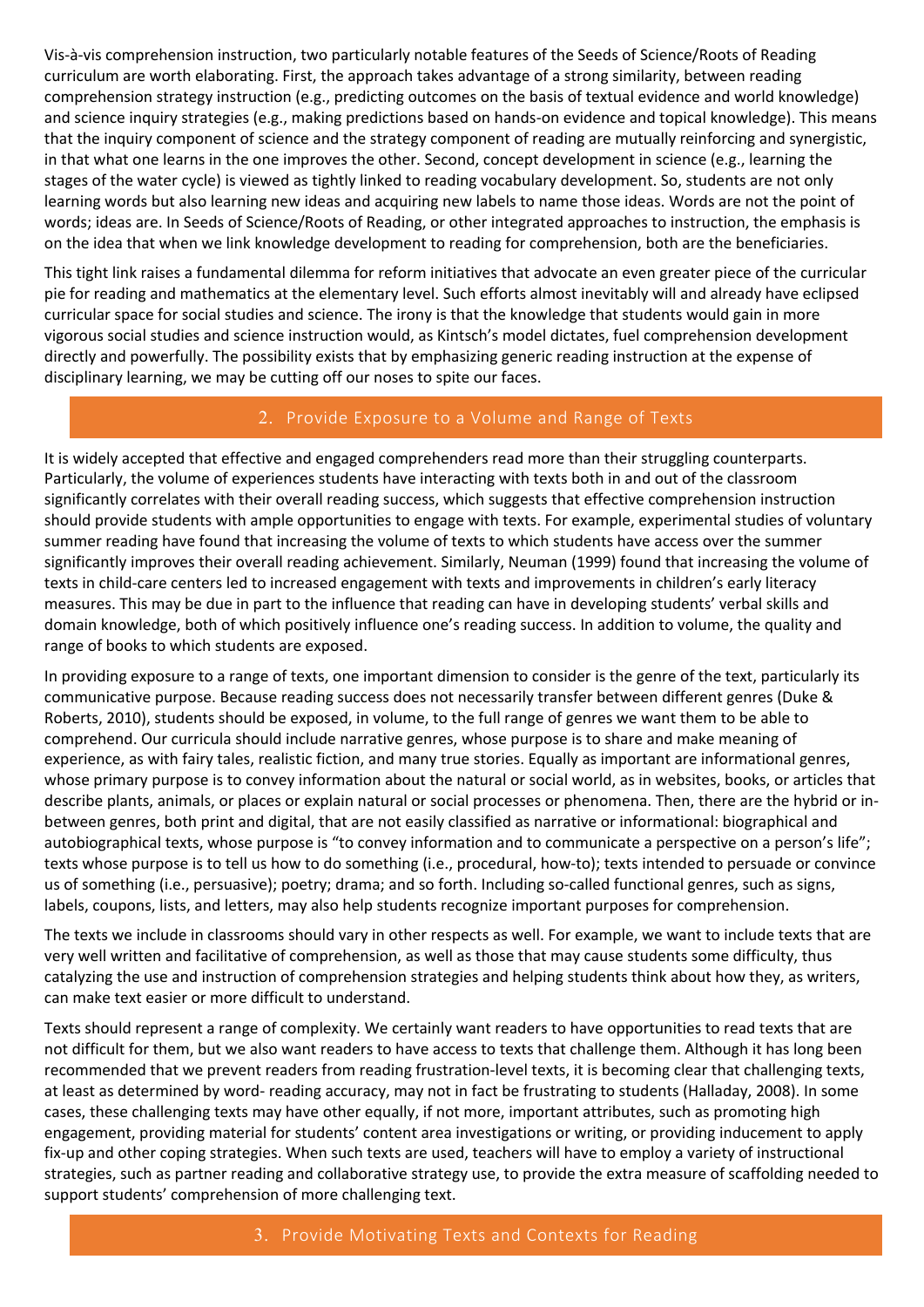Motivation is highly correlated with learning in general and reading comprehension in particular. Motivated reading behavior is characterized by students valuing and engaging in the act of reading with expectations of success and with greater persistence and stamina when encountering difficulty; as such, motivation is directly tied to personal interest and self-efficacy as well as achievement.

Reading motivation is fostered by complex interactions of text topics and text characteristics, classroom social norms, and instructional practices. Importantly, texts or materials that trigger or capitalize on a student's interests contribute to motivation. Students' motivation to read is also enhanced by providing contexts, materials, or tasks that catch students' spontaneous attention or situational interest. Instruction that includes hands-on activities, opportunities to engage in reading for authentic purposes, and texts with a clear structure and vivid, concrete examples is associated with motivated engagement and, subsequently, better recall and learning . This and other research lead us to think that we must be concerned with the will and thrill, not just the skill, of comprehension.

One critical element of will and thrill is motivating texts for reading. Some texts seem inherently interesting to many students. For example, it is a rare day when a book about shark attacks or one by Steven Jenkins does not garner great interest in many students. However, other texts can be quite interesting to some students while decidedly uninteresting to others, with important consequences for the reader and the teacher. A study by Jiménez and Duke (2011) illustrates this well. Fourth-grade students were surveyed about expository text topics of which they like to read. From the responses, a group of students with inverse reading interests was identified; half were interested in reading about working animals but not about robotics, and half were interested in reading about robotics but not about working animals. All students in the group were asked to read six texts, three on working animals and three on robotics, thinking aloud as they did so and providing an oral recall after each set of three. When students read on the topic of reported interest to them they employed a greater number and range of comprehension processes. This tells us that if our goal is to stretch students' comprehension muscles, we should provide them with texts of interest.

Some teachers use interest surveys or other tools to learn about students' interests and then stock individualized book crates with texts likely to be of interest. Some teachers give individual students keywords they can use when consulting a librarian or conducting searches in the library that may yield texts of interest to them. Notably, although it makes sense to be concerned with helping students find texts that are a good fit for their reading level as well as their interests, we can be somewhat flexible in this regard. In the Jiménez and Duke study, even after controlling for prior knowledge, students' actual comprehension, as measured by recall, was much higher when students were reading on a topic of interest. Too often we think of a student in regards to a predetermined reading level (e.g., M, magenta, 16), when in reality, as this and other studies have shown, a student's reading level varies depending on his or her interest in the text, as well as other factors, including background knowledge. Think of interest as a compensatory factor, one that can get the job done when the text is extra challenging or the student's skill level is not quite up to the task.

Of course, interesting texts are not the only way to generate interest in reading. A study of highly effective teachers of literacy found that they kept students engaged 90% or more of the time (Pressley et al., 1998); they didn't do this using interesting texts alone. Turner and Paris (1995) have written about six Cs of motivating contexts for literacy learning: choice, challenge, control, collaboration, constructing meaning, and consequences. Most important, in our view, are compelling reasons to comprehend, not simply to fulfill the requirements of an assignment or to earn a grade but for reasons deeper than that, such as to learn material to teach a group of younger students, to learn how to make something to give to a friend, or to be absorbed by a good tale. One study found that second and third graders whose teachers engaged them in reading and writing texts more like those you would find outside of school, for reasons similar to those for which people read and write outside of school, showed higher growth in reading comprehension; students whose teachers employed more school-like texts and tasks, such as reading a chapter of the textbook and answering the questions at the end, showed lower rates of comprehension growth (Purcell-Gates et al., 2007).

*Featured Approach: Concept-Oriented Reading Instruction.* An approach that is highly effective at developing reading comprehension, and places motivation front and center, is CORI (Guthrie et al 2004). In this approach, which has been tested with third and fifth graders, teachers focus 60–90 minutes of the literacy block on a conceptual theme in science, such as animal survival, over a series of weeks. Students collaborate, make choices, and set goals for learning and sharing learning, all related to the conceptual theme. For example, one group's goal might be to learn about, develop, and present a poster about animal locomotion to another group. To accomplish this goal, students are engaged in reading and writing daily, all in the service of learning about the conceptual theme. There are the motivating contexts for reading, of course, but there is also a heavy focus on building disciplinary and world knowledge, exposure to a volume and range of texts (class or team sets of 24 different informational books, 23 novels, 3 storybooks, and 1 poetry book, as well as additional texts for struggling readers), teaching strategies for comprehending, integrating reading and writing, and so forth. This discussion reinforces a crucial point in our approach, that the essential elements of fostering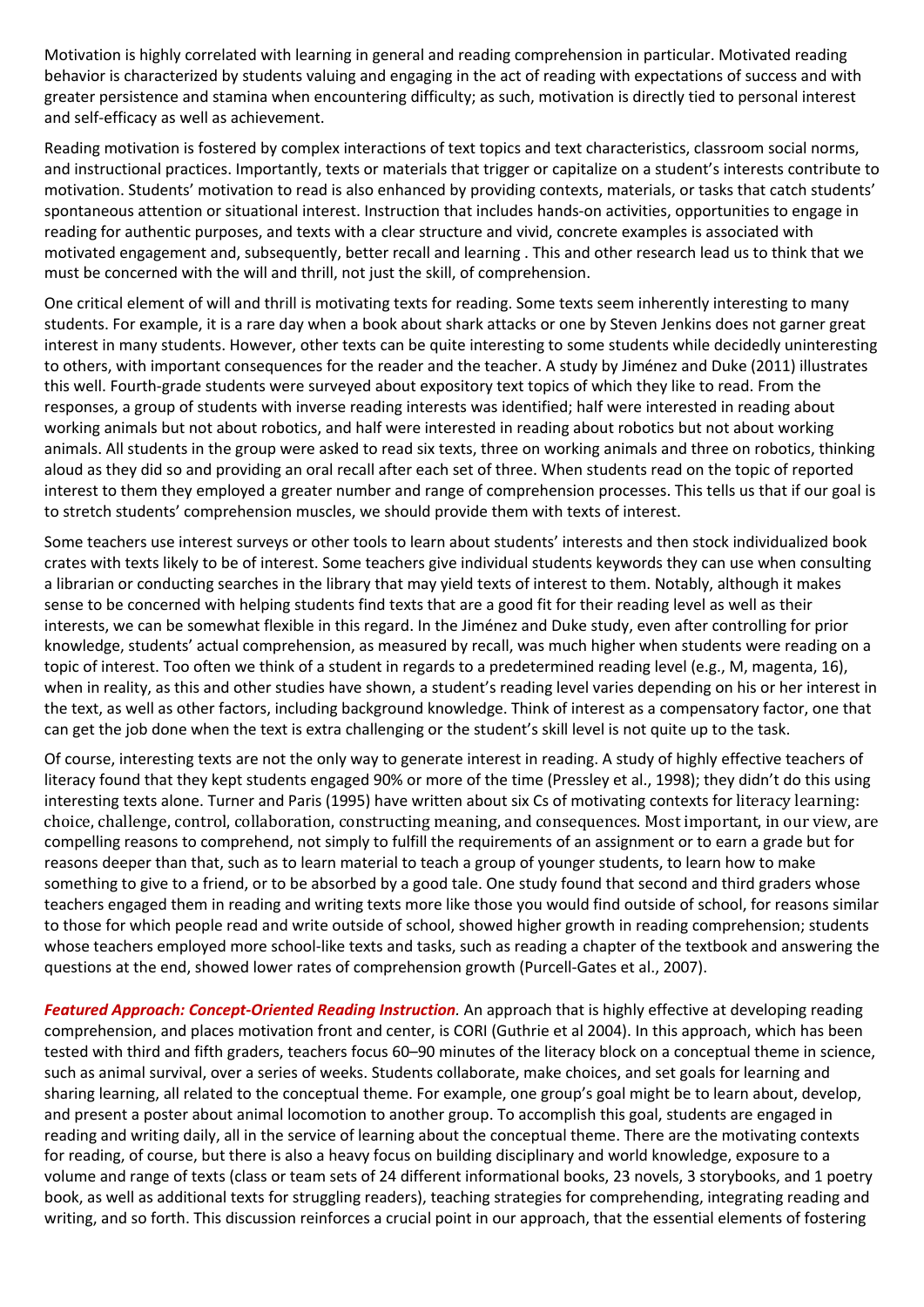and teaching reading comprehension can be addressed simultaneously, and perhaps even work synergistically, to develop reading comprehension. 

## 4. Teach Strategies for Comprehending

Effective teachers of reading comprehension help their students develop into strategic, active readers, in part, by teaching them why, how, and when to apply certain strategies shown to be used by effective readers. Although many teachers teach comprehension strategies one at a time, spending several weeks focused on each strategy, a study that was conducted with second graders reading informational text has suggested that this may not be the best way to organize strategy instruction (Reutzel et al, 2005). In that study, teachers were assigned at random to introduce a set of strategies briefly and then quickly move students to applying or juggling multiple strategies simultaneously, which resulted in students with stronger performance on some measures. Studies and reviews of various integrated approaches to strategy instruction, such as reciprocal teaching (e.g., Palincsar & Brown, 1984), have suggested that teaching students comprehension routines that include developing facility with a repertoire of strategies from which to draw during independent reading tasks can lead to increased understanding.

In addition, teaching students to read strategically has been shown to significantly increase students' comprehension of texts in various content area domains, such as science and social studies. In an interesting twist on strategy instruction, Block et al (2008) observed that the integration of kinesthetic learning aids into transactional strategy lessons (e.g., moving one's arm across the body to signal an inference) for a period of 12 weeks led to significant improvement on measures of explicit and implicit comprehension, with the largest effects seen in students in grades K–2.

*The list of strategies that research indicates are worth teaching—that is, if taught, they improve reading comprehension—varies from one research review to another but often includes the following:* 

- Setting purposes for reading
- Previewing and predicting
- Activating prior knowledge
- Monitoring, clarifying, and fixing
- Visualizing and creating visual representations
- Drawing inferences
- Self-questioning and thinking aloud
- Summarizing and retelling

In addition to these, there are strategies worth teaching for only some genres, such as attending to story elements for narrative text and searching and skimming with informational text.

The model we recommend for teaching any comprehension strategy is the gradual release of responsibility. In this, responsibility for the use of a strategy gradually transfers from the teacher to the student through five stages:

- 1. *An explicit description of the strategy and when and how it should be used*. "Predicting is making guesses about what will come next in the text you are reading. You should make predictions a lot when you read. For now, you should stop every two pages that you read and make some predictions."
- 2. *Teacher and/or student modeling of the strategy in action*. "I am going to make predictions while I read this book. I will start with just the cover here. Hmm...I see a picture of an owl. It looks like he is wearing pyjamas, and he is carrying a candle. I *predict* that this is going to be a make-believe story because owls do not really wear pyjamas and carry candles. I predict it is going to be about this owl, and it is going to take place at night-time...."
- 3. *Collaborative use of the strategy in action*. "I have made some good predictions so far in the book. From this part on I want you to make predictions with me. Each of us should stop and think about what might happen next.... Okay, now let's hear what you think and why...."
- 4. *Guided practice using the strategy with gradual release of responsibility*.
	- a. Early on... "I have called the three of you together to work on making predictions while you read this and other books. After every few pages I will ask each of you to stop and make a prediction. We will talk about your predictions and then read on to see if they come true."
	- b. Later on... "Each of you has a chart that lists different pages in your book. When you finish reading a page on the list, stop and make a prediction. Write the prediction in the column that says 'Prediction.' When you get to the next page on the list, check off whether your prediction 'Happened,' 'Will not happen,' or 'Still might happen.' Then make another prediction and write it down."... . Note that this technique should not be used daily but rather periodically with students who are working to internalize the practice of predicting.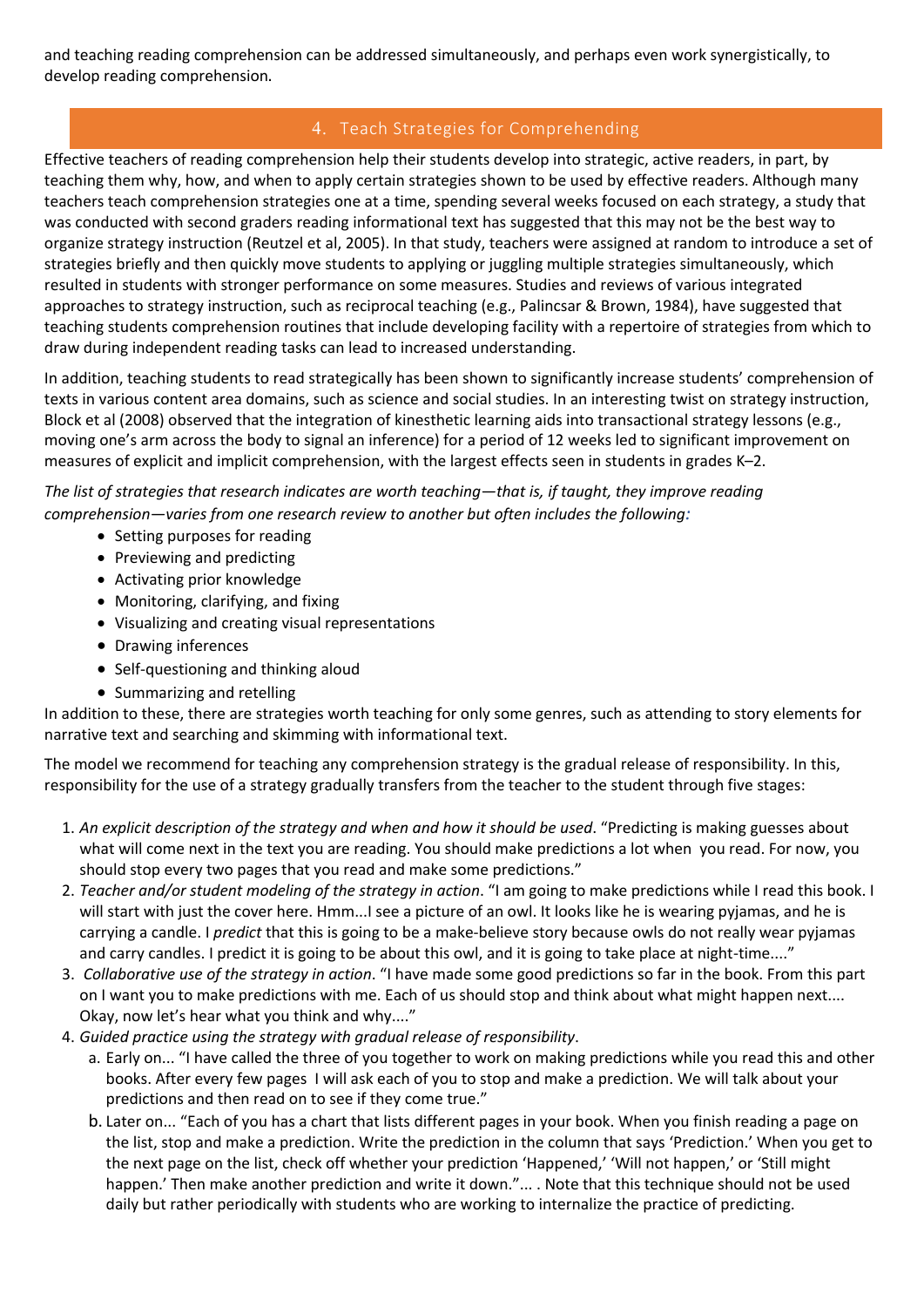5. *Independent use of the strategy*. "It is time for silent reading. As you read today, remember what we have been working on—making predictions while we read. Be sure to make predictions every two or three pages. Ask yourself why you made the prediction you did. Check as you read to see whether your prediction came true."

It is important to emphasize how critical that middle portion of the release, collaborative and guided practice, is to effective instruction. We have noticed a number of teachers who provide explicit teaching but expect students to independently apply strategies too soon. A key finding of research on highly effective teachers serving high-poverty students is that they spend a good deal more time coaching (i.e., providing guided practice for) students—that is, being the "guide on the side" as students try out their developing facility to apply strategies in actual reading and writing tasks. Similarly, these researchers found that coaching during real-time reading was effective for word identification strategies as well as comprehension strategies. The secret seems to be in helping students use strategies for solving problems, whether word recognition or comprehension, while they are reading.

We cannot leave this discussion of the gradual release of responsibility without noting two complexities of its use. First, it is inherently recursive in the sense that students will reach independent use of the strategy, however, each time readers encounter a new topic or a text that is more complex, such as with complex language or excessively obscure words, they will need a little scaffolding to "get their sea legs" in those new textual waters. Also, students sometimes forget a lesson overnight or over a weekend, at least temporarily, so when they return to school, they may not remember how to independently enact the strategy they were using effortlessly the previous school day. The point for teachers is to get used to sliding up and down that release continuum as circumstances demand.

Second, once students develop enough facility with a strategy that it becomes part of their ongoing repertoire of strategies, they do not really need to use it every day for the rest of their lives. We have seen a disturbing tendency in recent years for certain strategies to become overused to the point of diminishing returns (e.g., predicting outcomes). The time students spend predicting what will happen next on the basis of the pictures should not swamp the time spent reading and comprehending the text. Periodic review of each strategy is certainly called for, but repeated practice for days on end is unnecessary. Most often, and for most encounters with text, the primary focus should actually be reading, for compelling purposes, with teachers guiding and helping students select strategies as needed for students to meet their comprehension goals while working through the tough parts of the texts they encounter.

Strategy instruction has recently experienced harsh professional critique, not so much of thoughtfully designed and executed strategy instruction, but of poor or rigidly implemented instruction. Strategy instruction is most vulnerable to critique when implemented in a heavily scripted fashion. Driven by the need to describe instruction in advance, programs have lessons that are independent of and unresponsive to a specific context or a particular group of students. The adaptive, and responsive character of strategy instruction found in research studies demonstrating its efficacy can be compromised in this setting, and the instruction can become rigid and inflexible. Even worse, if strategy instruction becomes the object of assessment, as is likely in our current hyper-accountability context, it is more apt to become set in stone. There is nothing new in this danger.

In a sense, strategies suffer from the same problem as phonics rules. Ideally, either is only a means to an end. When phonics rules or strategies become their own goals, the system runs amok. Either breeds a mock compliance when put into a special, school talk box hauled out only for the lesson. The only way to block this sort of mock compliance is to provide real apprenticeships in strategy use—the kind of reading internship that helps students learn two key lessons about strategies: (1) when, why, and how to apply strategies, and (2) that by being able to pull out just the right tool to get over a hurdle at just the right moment, students become smarter, more effective, and more strategic readers.

## 1. Teach Text Structures

Just as discipline and world knowledge are known to influence comprehension, the role that knowledge of text structure plays in recalling and comprehending text has been well established. Although exposure to a variety of genres contributes to building familiarity with various text structures, as discussed earlier in this chapter, direct instruction around the structures commonly found in different genres also benefits students, especially those students who may struggle with reading.

Text structure instruction can take different forms, including explicit instruction of various structures as well as instructional supports such as graphic organizers. In a six-week intervention embedded in guiding reading instruction, children were taught a compare/contrast text structure while reading expository texts. The instruction included the use of graphic organizers, explicit instruction emphasizing clue words, and practice analyzing exemplar texts. Students in the treatment condition had a better conceptual understanding of the compare/contrast structure and produced more structured summaries of expository paragraphs post intervention. This evidence suggests that including text structure instruction from early on is not only beneficial but also accessible for our youngest readers.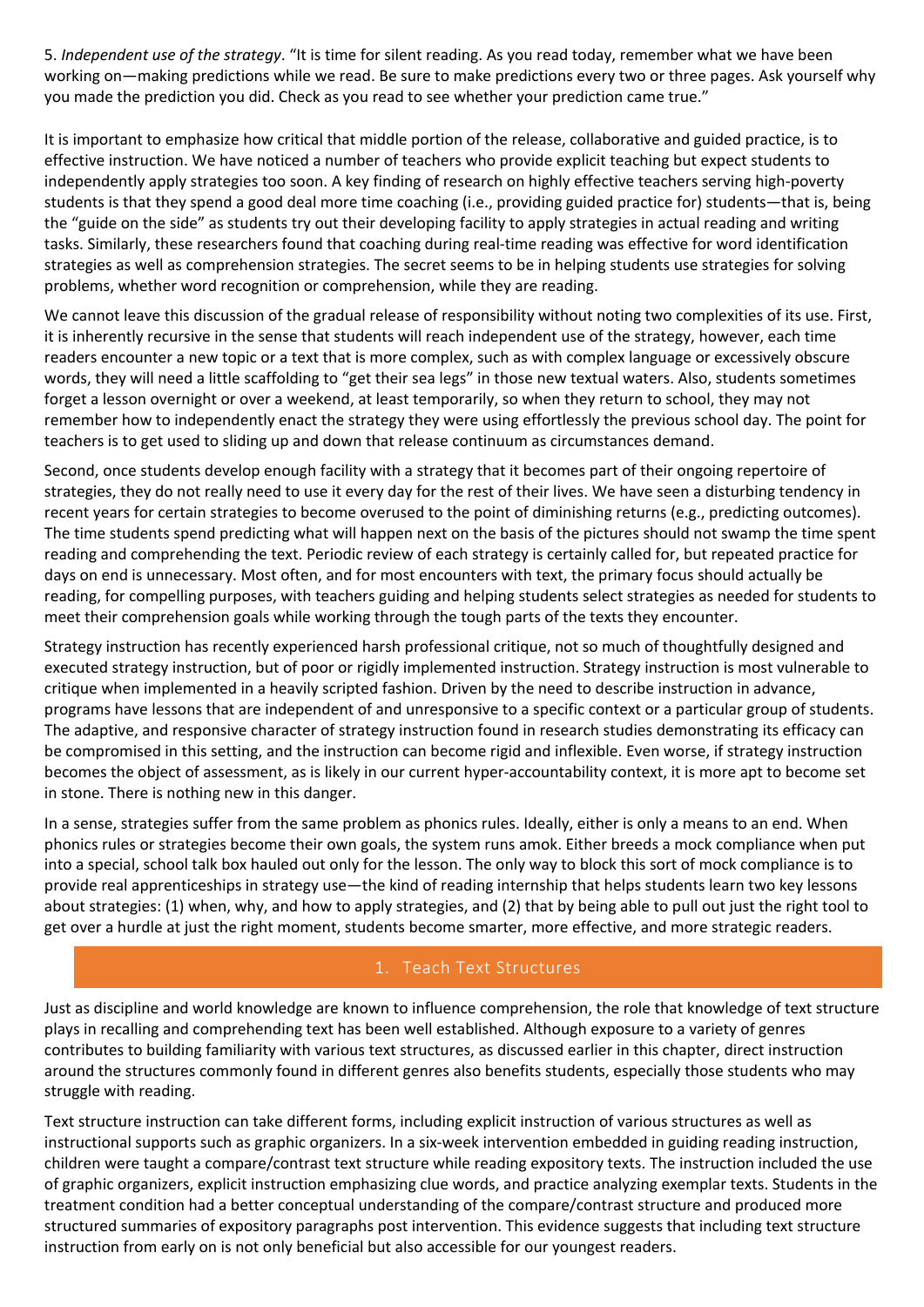We believe that the most important thing about text structure instruction is not so much which structures are taught when, but (a) that students learn that text is structured and (b) that they develop the ability to take advantage of any particular text's structure in learning and remembering its key information. This disposition will serve students especially well when they come across texts that employ multiple text structures or use unconventional approaches to organize information or convey an experience.

Another important tool to support text structure instruction is the use of graphic organizers, such as story maps, Venn diagrams for com- pare/contrast, and flowcharts for problem/solution. These and other visual representations can be powerful tools for comprehending, learning, and remembering material from, in, and with text. *The point about visual representations is that they are re-presentations; literally, they allow us to present information again. It is through that active, transformative process that knowledge, comprehension, and memory form a synergistic relationship—whatever improves one of these elements also improves the others.* 

## 6.Engage Students in Discussion

Recognizing that comprehension is an active and often collaborative process of making meaning, effective teachers of reading comprehension tend to employ classroom discussion to help readers work together to make meaning from the texts they encounter. As might be expected, certain approaches to discussion may be more effective than others in increasing students' literal and inferential understanding of texts.

One consistent finding from the research is that classroom teachers who employ higher order questioning during discussions promote greater rates of active participation among their students. A less consistent, although generally robust, finding is that discussion also promotes higher levels of reading comprehension. Discussion in which students show a good understanding of and critical thinking about the text often includes listening and linking to others' ideas, providing evidence from the text to support one's thinking, and regular student participation. In their study of fourthgrade classrooms, Chinn et al (2001) found that text-based discussion emphasizing collaborative reasoning increased higher level thinking and overall reading engagement more than recitation styles of interaction (i.e., Initiate-Respond-Evaluate). Dong et al (2008) have also found that collaborative reasoning has deep and lasting effects on the quality of arguments that students make when writing in response to texts they have read and discussed in their quasi-debate approach to querying the text. Similarly, Van den Branden (2000) revealed that primary-grade students who engaged in conversation around texts had higher comprehension than those who did not collaboratively negotiate meaning. She hypothesized that higher comprehension may have resulted from the challenges of explaining oneself to others or the collaborative effort to repair breakdowns in comprehension.

*Featured Approach: Questioning the Author.* Beginning in the early 1990s, Beck and McKeown began work on a comprehension routine called Questioning the Author (QtA). Inspired by their own insights from revising text to make it more considerate, Beck and her colleagues boot- strapped this approach to engaging students with text. The idea was that if they, as knowledgeable adult readers, found the process of trying to figure out what authors had in mind in writing a text in a certain way, might not students benefit similarly from querying the author in a similar spirit? Hence, they developed a set of generic questions that could be asked as a teacher and group of students made their way through a text. The essential approach is to query a text collaboratively, section by section, with questions.

| Table 3.5 Questions to Guide Discussion in Questioning the Author                                                                                              |                                                                                                                                                                                   |
|----------------------------------------------------------------------------------------------------------------------------------------------------------------|-----------------------------------------------------------------------------------------------------------------------------------------------------------------------------------|
| Goal                                                                                                                                                           | <b>Candidate questions</b>                                                                                                                                                        |
| Initiate the discussion.                                                                                                                                       | • What is the author trying to say?                                                                                                                                               |
|                                                                                                                                                                | • What is the author's message?<br>• What is the author talking about?                                                                                                            |
| Help students focus on the author's message.                                                                                                                   | • That is what the author says, but what does it mean?                                                                                                                            |
| Help students link information.                                                                                                                                | • How does that connect with what the author already told us?                                                                                                                     |
|                                                                                                                                                                | • What information has the author added here that connects to or fits<br>in with?                                                                                                 |
| Identify difficulties with the way the author has<br>presented information or ideas                                                                            | • Does that make sense?<br>• Is that said in a clear way?<br>• Did the author explain that clearly? Why or why not? What's missing?<br>What do we need to figure out or find out? |
| Encourage students to refer to the text either because<br>they've misinterpreted a text statement or to help<br>them recognize that they've made an inference. | • Did the author tell us that?<br>• Did the author give us the answer to that?                                                                                                    |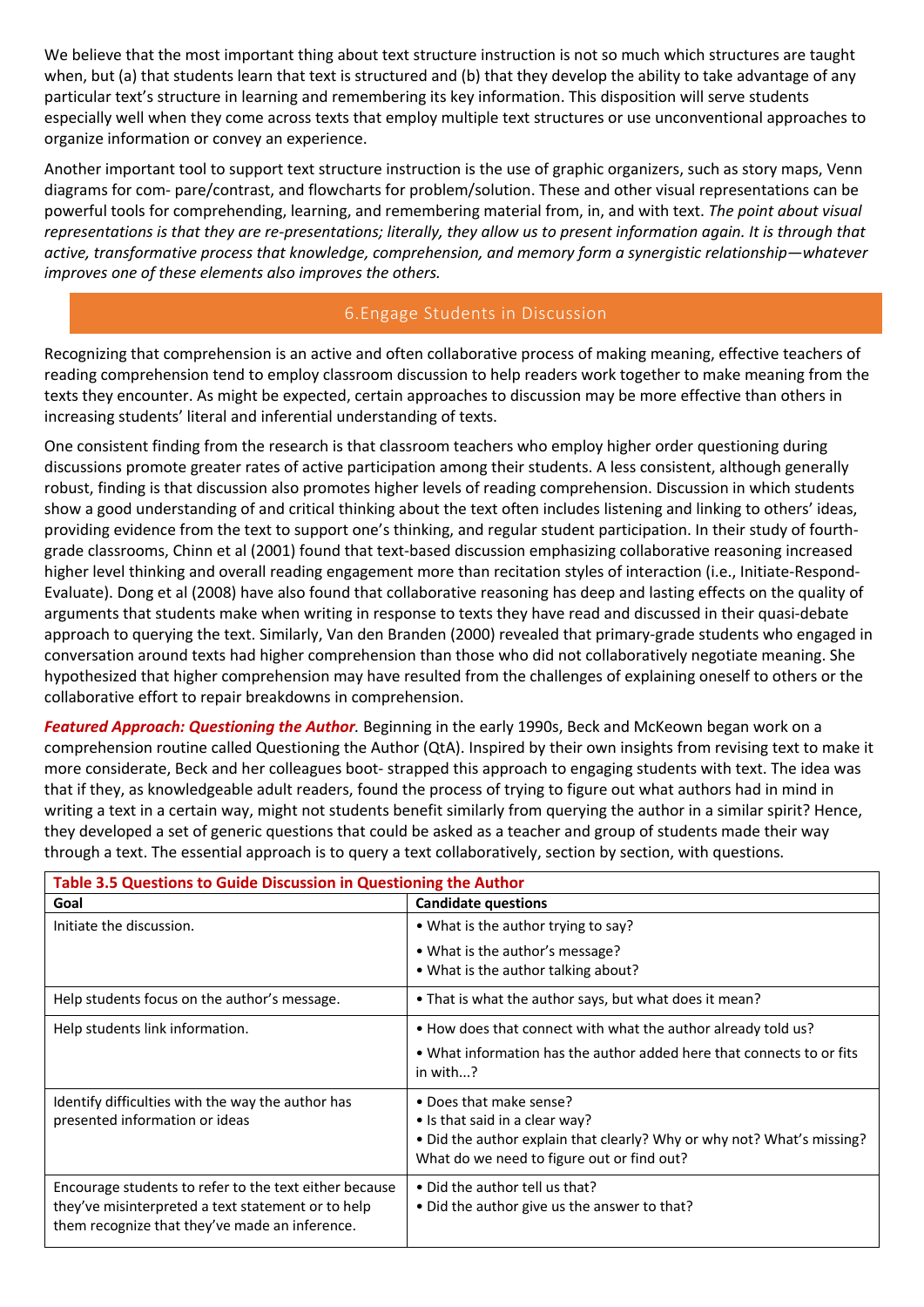The expectation is that students who experience this sort of instructional approach will develop improved understanding of the texts to which the routine is applied, improved understanding of texts they meet on their own at a later time, and most important, a critical disposition toward texts in general. Ideally, this approach will help students entertain the possibility that a comprehension failure may have as much to do with the author's failure to provide a considerate message as it does with the failure of the reader to bring appropriate cognitive and affective resources to bear in trying to understand it.

The data on the efficacy of QtA are quite encouraging. First, with the support of a professional community, teachers can learn to transform their text discussions from traditional recitations to these more student-centered, interpretive, and decidedly critical discussions. Second, when the routine is implemented, students assume a greater role in the overall text discussions, nearly doubling their piece of the discussion pie compared with traditional discussions, and initiate many more interactions. Third, and most important, students become much more successful at higher level comprehension and monitoring their comprehension. It is equally empowering to teachers and students.

## 7.Build Vocabulary and Language Knowledge

The relationship of language and vocabulary to reading comprehension is well established, and as such, defining the nature and characteristics of best practices for vocabulary instruction has been the focus of much research. In reviewing research in this area, the National Reading Panel (NICHD, 2000) drew several broad conclusions:

- Vocabulary impacts comprehension.
- It is learned incidentally while reading and listening to books.
- Repeated exposure, especially in different contexts, is the key to learning word meanings.
- Prereading instruction of keywords can be helpful.
- Computerized programs seem to increase vocabulary knowledge.

We would add that vocabulary instruction should relate new words to known words, embed instruction in relevant contexts, and include experiences surrounded with meaningful talk.

Reading aloud, a common instructional strategy, is one widely researched context that is rich with opportunities for teaching vocabulary. Read-aloud experiences that include direct explanations of words along with dialogic interactions that foster deep understanding result in significant gains in vocabulary and reading comprehension. In a study examining adults' read-aloud styles with first and third graders, Brabham and Lynch-Brown found that an interactional read-aloud style resulted in greater gains in amount of vocabulary and reading comprehension across both grade levels. Others have shown that instruction that fosters metalinguistic awareness and understanding of multiple meanings of words also impacts students' general vocabulary knowledge and reading comprehension (Burns et al 2004). In one study, an intervention focused on multiple-meaning words that introduced the varied meanings on day 1 followed by contextually based instruction and practice on day 2 resulted in vocabulary acquisition and reading comprehension gains for third and fifth graders who entered the study with low achievement in both areas. Even morphological instruction has entered the portfolio of effective vocabulary interventions.

*Featured Approach: Semantic Ambiguity Instruction.* Zipke and colleagues (2009) have documented the efficacy of a novel and engaging approach to teaching students how to deal with the multiple meanings of words, particularly homophones. Taking their cue from Amelia Bedelia, the notorious heroine in the children's books by Herman Parish, they encourage students to engage with semantic ambiguity, how to resolve it, and how to manipulate it to create word puzzles, puns, and other jokes (e.g., a chocolate mousse depicted as a moose made of chocolate). They designed four 45-minute lessons to create this sort of metalinguistic awareness among third-grade students. Delivered individually, the lessons focused, in order, on (a) multiple meanings of words, (b) multiple meanings of sentences (e.g., the dog chased the man on a bike), (c) analyzing and creating riddles, and (d) reading, interpreting, and enjoying Amelia Bedelia books. Robust transfer effects were found on one of two standardized reading comprehension assessments when compared with a control condition which emphasized rich literature discussions. What is especially encouraging about this particular approach is its emphasis on engaging language play as compared with the heavy-handed tone of much comprehension instruction.

#### 8. Integrate Reading and Writing

Current understanding in the field of literacy dictates that reading and writing mutually reinforce one another and rely on some of the same cognitive processes. Research confirms that exemplary teachers who produce high-achieving readers and writers tend to integrate the two domains regularly and thoroughly in the classroom. Further, as evidence of a seemingly bidirectional relationship between reading and writing, children's writing abilities have been shown to predict later reading comprehension, and reading comprehension has been shown to predict students' composition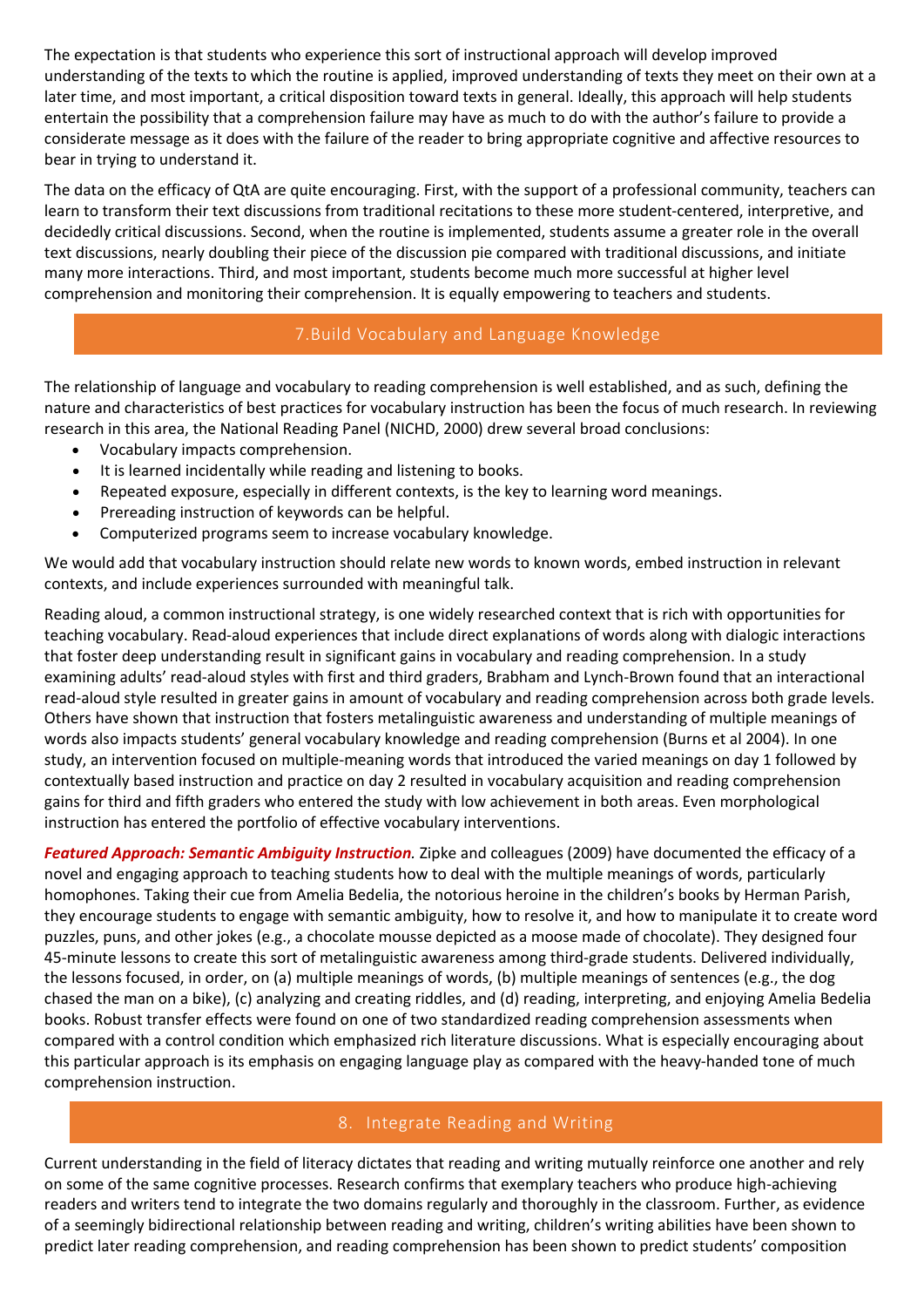skills. Although fewer experiments have looked at the effects of reading and writing integration, results suggest that combining instruction in writing and reading may promote increased literacy levels in students.

Perhaps the strongest examples of reading and writing integration come from approaches that would claim that they are more about integration across curricular boundaries than across the bridge between reading and writing. De La Paz (2005) has been working on integration strategies in social studies. Working with eighth-grade students, she evaluated an integrated social studies and language arts unit designed to promote historical understanding and argumentative writing skills. English teachers taught students a strategy for planning and composing argumentative essays. In parallel, the social studies teachers promoted historical reasoning instantiated as reading and reconciling primary and secondary documents to understand complex historical events in the texts they encountered. The experimental students, when compared with a business-as-usual control condition, were able to produce significantly better essays, in which quality was indexed by historical accuracy, persuasiveness, length, and the nature and density of their arguments.

**Featured Approach: Writing Intensive Reading Comprehension (WIRC)** Collins and colleagues (2011) have developed, implemented, and evaluated an approach to improving fourth and fifth graders' reading comprehension that focuses systematically on linking writing to reading comprehension. WIRC requires students to complete a variety of visual representations of key ideas prompted by a target text (think sheets). Situated within a district-mandated basal reading program, WIRC substitutes the think sheets for many of the normal comprehension activities. They are designed to ensure that students develop a rich text base and situation model for the text of the week as they prepare to write a culminating response to the text at week's end. Teachers and think sheets help students express content from reading**.** 

- The sheets contain a content knowledge space (What do I mean?) and a discourse knowledge space: What do I say? How do I say it?
- As students move back and forth between these spaces it is found that expressing content in talk and writing helps to construct understanding of reading.
- The key point is that through talk and writing, students are able to build a richer representation of the content of the texts they read and deal with the question that vexes every writer: How can I find a way to say that so others will understand?

Collins and colleagues (2011) have conducted a rigorous evaluation of WIRC, finding that it produces robust effects on transfer tests of reading comprehension (modeled after the state standards tests in the state of New York) in comparison to the basal-driven, business-as-usual control group. The researchers also found that the longer the implementation and the more faithful the implementation to the intervention design, the stronger the effects on comprehension. This is powerful evidence of the value of using writing, and the systematic use of talk, to support reading comprehension.

Taking a step back, it may well be that revisiting and re-representing important ideas in many modes is what matters most. When we read, we represent the ideas we encounter semantically, but it is verbal representation in the case of talk, and orthographic in the case of writing. These multiple and varying representations may be responsible for the observed improvement in understanding and memory for key ideas encountered in the text. If they are only encountered in reading, without benefit of the verbal recoding prompted by conversation or the orthographic recoding required when students set pen to paper (or finger energy used to view images in our technological world), the bonds students are able to make between new information from text and existing knowledge in memory are weaker and less likely to endure long enough to reshape that knowledge. In other words, it may be that talk and writing are really aids to learning (i.e., changing what is in our store of knowledge in memory).

#### 9. Observe and Assess

There are many different ways to comprehend a text, and readers bring different strengths and weaknesses to the process. For example, one reader might have strong prior knowledge related to a text that compensates for relatively poor clarifying and fix-up strategies, whereas another reader might have weak prior knowledge related to a text but make up for it by using a variety of strategies that help build meaning in such circumstances.

Similarly, there are many different reasons a reader may struggle with comprehension. Unfortunately, scores on most comprehension assessments do not tell us why a reader is struggling. For example, a study by Buly and Valencia (2002) found that students who scored below proficient on their state's fourth-grade high-stakes comprehension assessment were struggling for very different reasons. Some appeared to struggle primarily because of word reading and fluency difficulties; their vocabulary and meaning construction processes were actually a relative strength. Others, referred to as word callers, had strong word reading and fluency but relatively poor vocabulary and meaning construction processes.